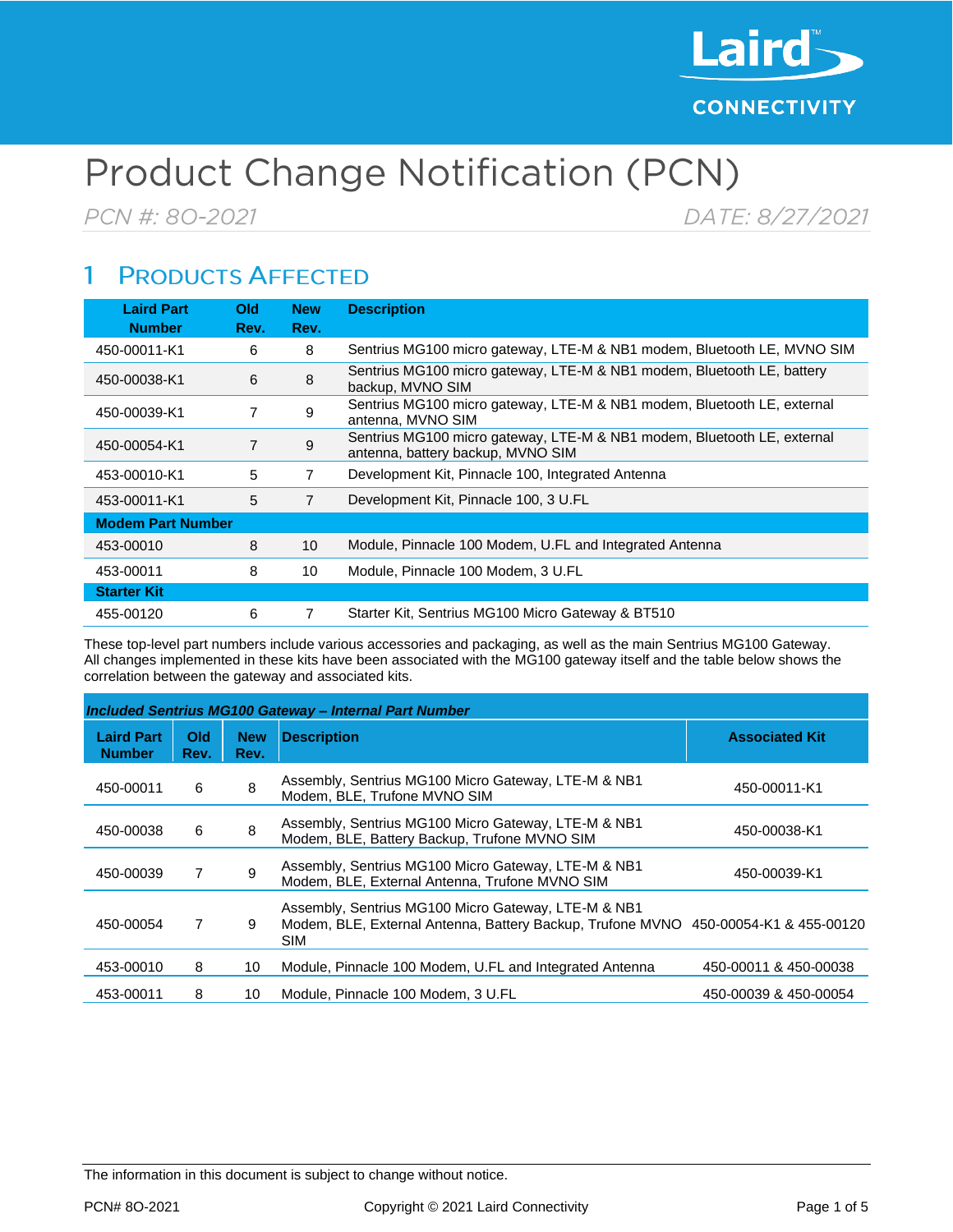

### **DESCRIPTION OF CHANGES**  $\mathcal{P}$

All changes have been applied to the modem and gateway assembly part number(s) listed above:

- Added UKCA certification logo to Pinnacle 100 modem module label.
- Added UKCA certification logo to back of MG100 gateway label.

All changes have been applied to all assembly part numbers listed above:

▪ GA4.5 FW Release – v5.0.0

Release Notes are located at: [GA4.5 FW Release Notes](https://www.lairdconnect.com/documentation/release-notes-mg100-and-pinnacle100-v500)

**Some of the assemblies and kits have multiple changes or combination of the changes described above. These assemblies and kits will show a multiple level revision change.**

#### 3 **REASON FOR CHANGE**

- To ensure compliance with latest UKCA certification standards
- GA4.5 FW update for MG100 Gateway & Pinnacle 100 Dev Kits

### 4 **ANTICIPATED IMPACT OF THE CHANGE:**

New feature and bug improvements as per release notes, linked above

### **METHOD OF IDENTIFYING THE CHANGED PRODUCT** 5

### 5.1 Modem Part Number Changes (Modem Label)

Revision change available as revision number printed and within the barcode.

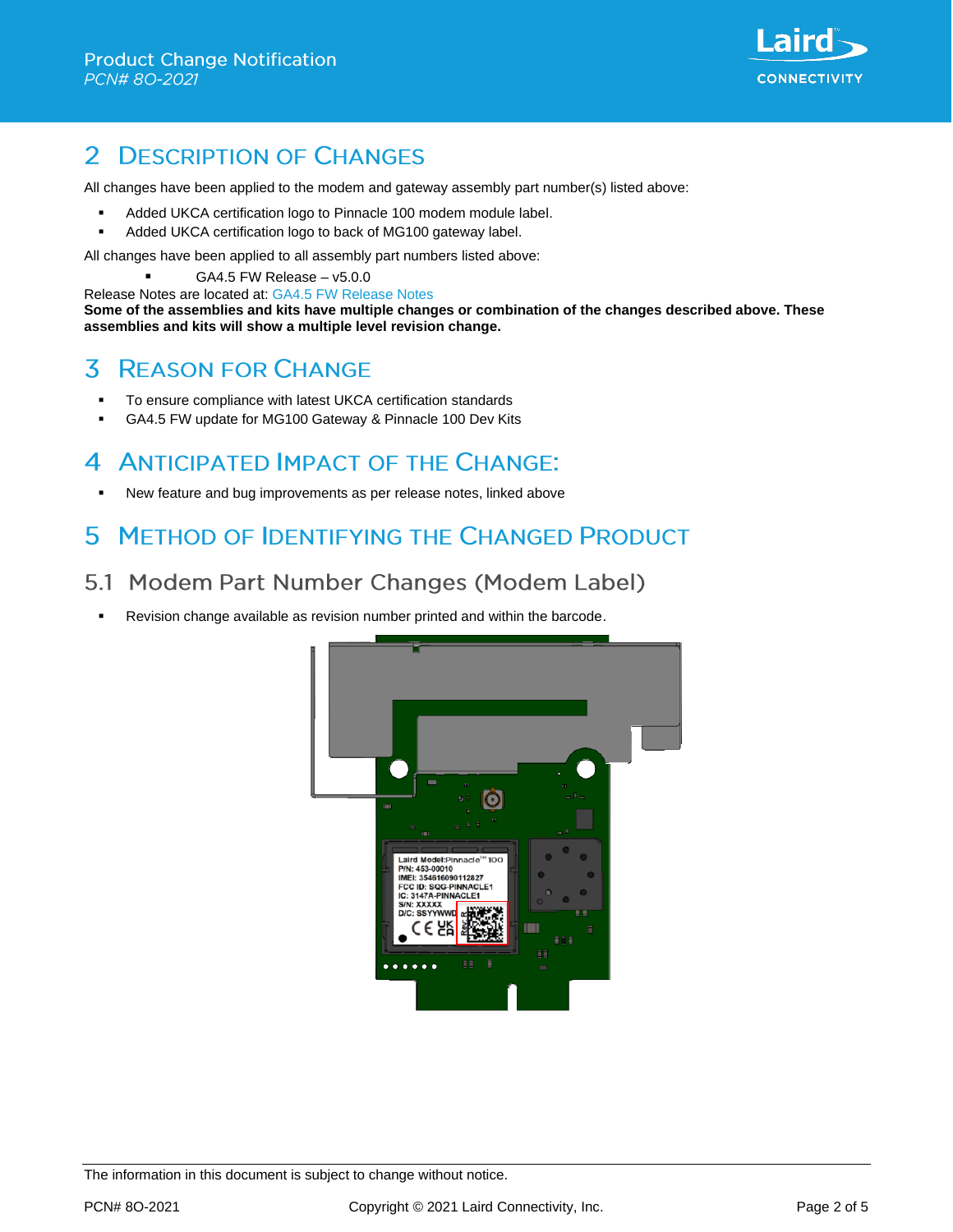

### 5.2 MG100 Gateway Part Number Changes (Gateway Label)

Revision change available as revision number printed and within the barcode.



## 5.3 Top Level Part Number Changes (Packaged Kits)

The product revision level is defined as a revision number printed on the content label for all kits. The specific kit part number and revision can be found on the label within red square area, as highlighted below.

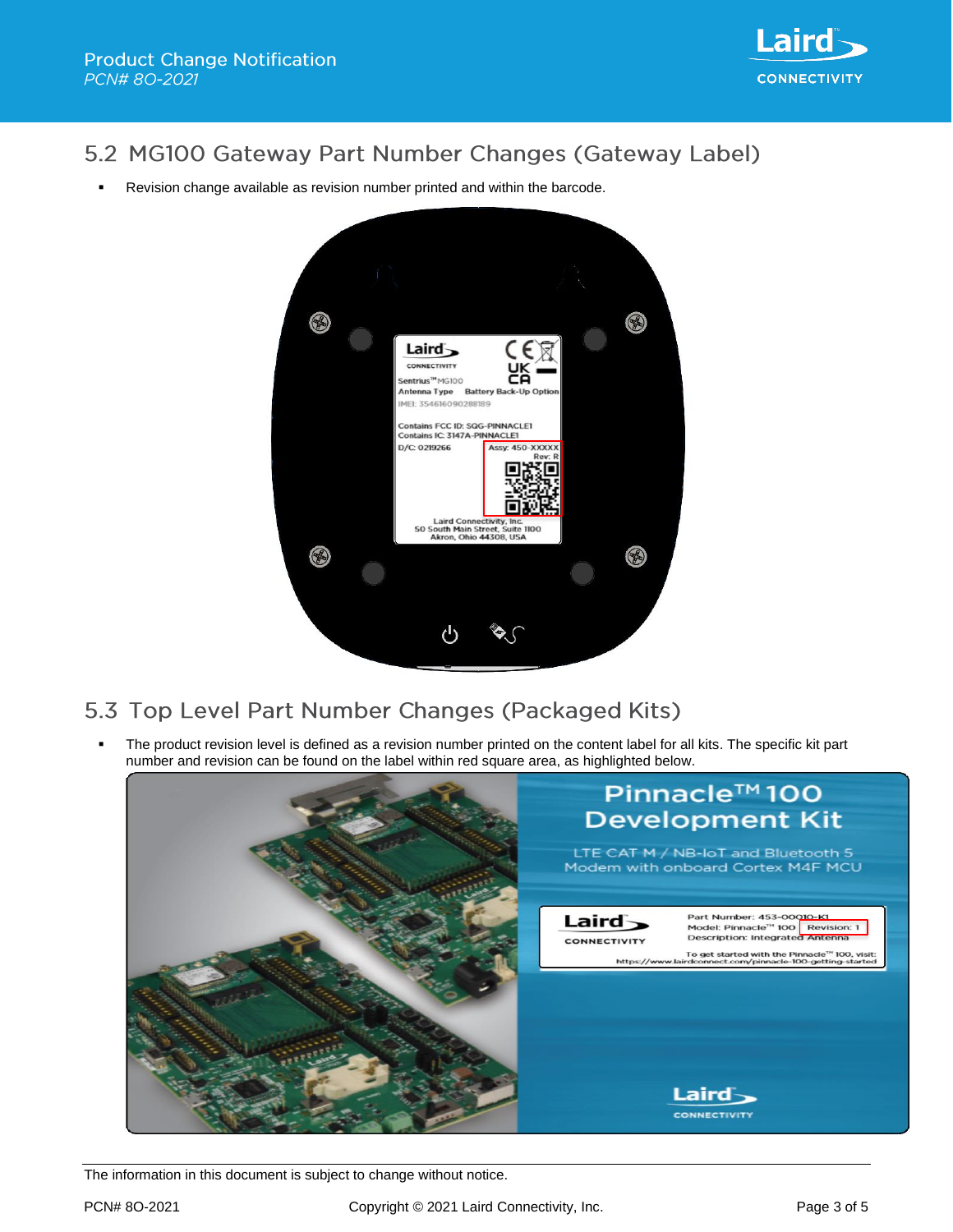



# **6 FACTORY EFFECTIVITY DATE**

This will be a rolling change with the new revision shipping starting in fourth quarter 2021 or later as existing stock is consumed.